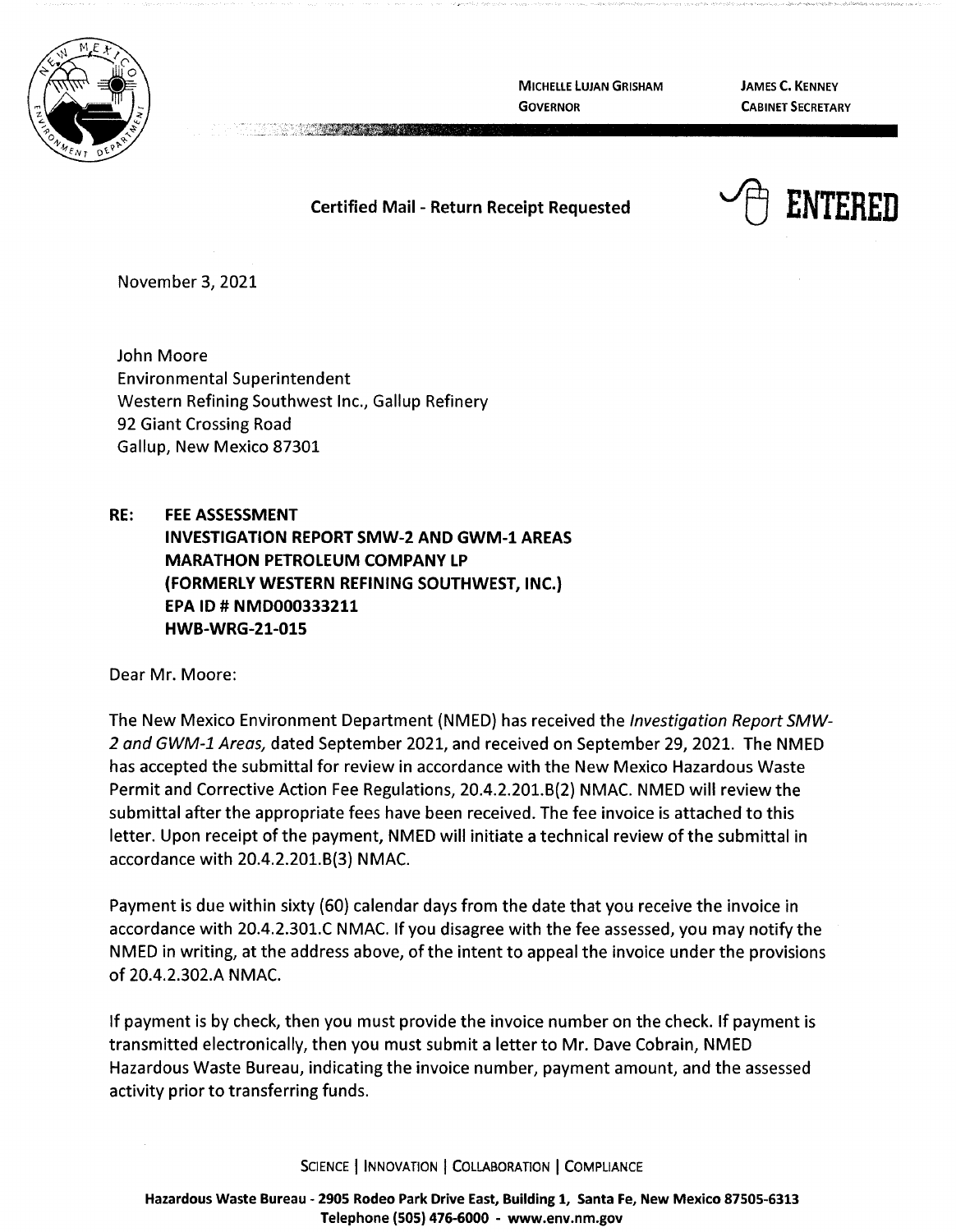Mr. Moore November 3, 2021 Page 2

If you have any questions regarding this letter, please contact Michiya Suzuki of my staff at 505- 690-6930.

 $\mathcal{F}(\mathcal{G})$ 

Sincerely,

 $\sqrt{2}$ 

Dave Cobrain Program Manager Hazardous Waste Bureau

cc: J. Sanchez, NMED HWB M. Suzuki, NMED HWB